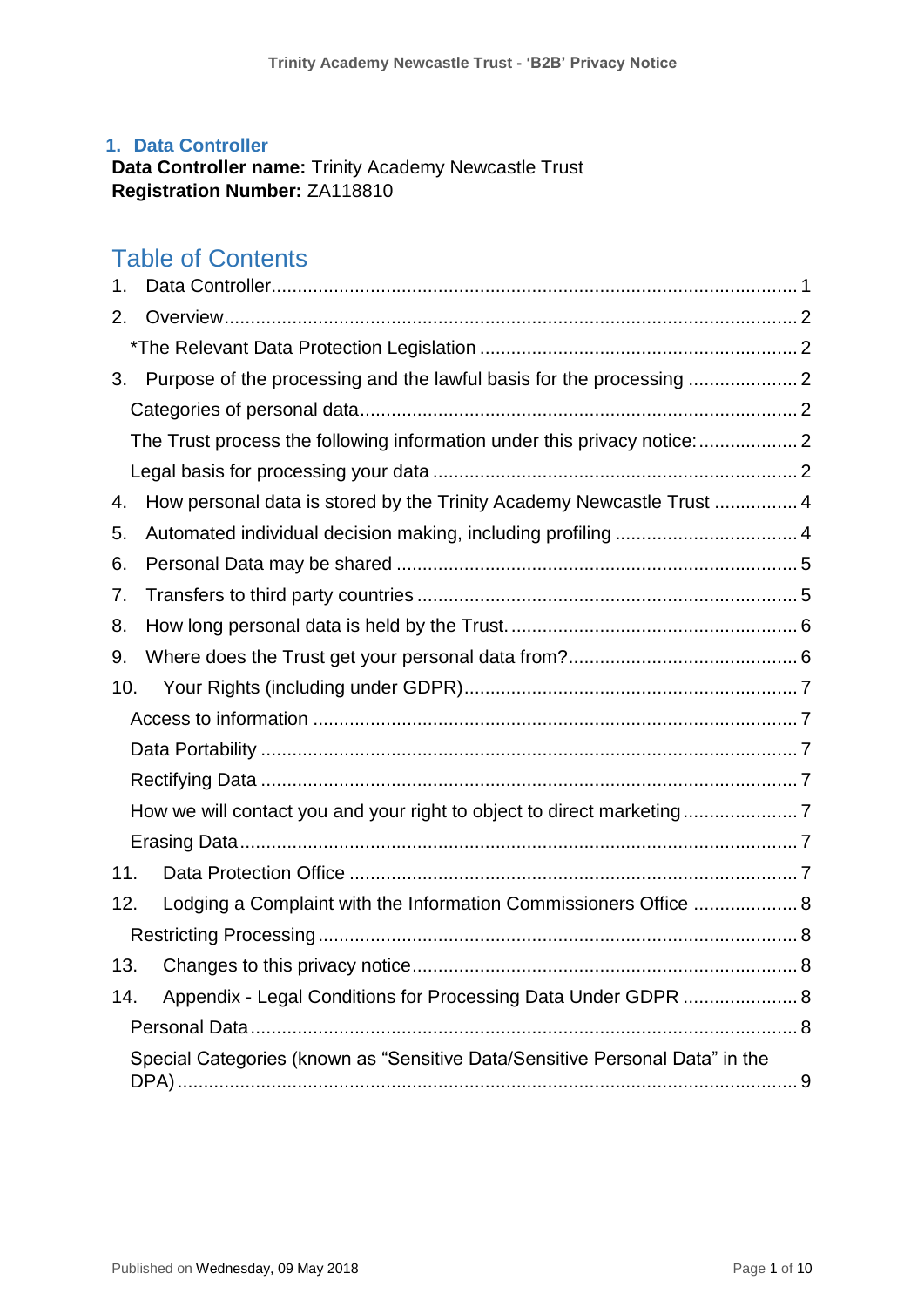#### <span id="page-1-0"></span>**2. Overview**

This privacy notice is a statement that describes how and why Trinity Academy Newcastle Trust ('the Trust') processes ('collects', 'uses', 'retains', 'discloses', 'disposes of') personal information in relation to business partnerships where personal data is stored within the Trust's internal and cloud-based storage systems.

This notice also explains how you can control how we use your information in accordance with your rights under relevant data protection legislation\*.

## <span id="page-1-1"></span>\*The Relevant Data Protection Legislation

The Trust processes personal data in accordance with our obligations under the UK Data Protection Act 1998 ('DPA'). The DPA will be replaced on 25th May 2018 by the EU wide General Data Protection Regulations ('GDPR').

This notice is written to comply with requirements under both DPA and GDPR (as they are known), however, elements may change before or after 25th May 2018 to reflect the new law and any relevant guidance issued by the Information Commissioners Office (ICO). We shall inform you of any changes to this notice.

## <span id="page-1-2"></span>**3. Purpose of the processing and the lawful basis for the processing**

## <span id="page-1-3"></span>Categories of personal data

<span id="page-1-4"></span>The Trust process the following information under this privacy notice:

- **Personal data** which includes, names, postal and email addresses, telephone and mobile phone contact details, date of birth, age, gender and photographic images, academic details, information relating to family, lifestyle and social circumstances, education and training details, current and previous employment details, and financial details.
- **Sensitive personal data** (known as 'Special Categories' under GDPR) including: physical or mental health or condition, racial or ethnic origin, religious or other beliefs of a similar nature, spent or unspent criminal convictions or offences.

#### <span id="page-1-5"></span>Legal basis for processing your data

The first data protection principle (DPA) requires that the Trust must have a legal basis for processing your personal data. This is based on satisfying one or more "conditions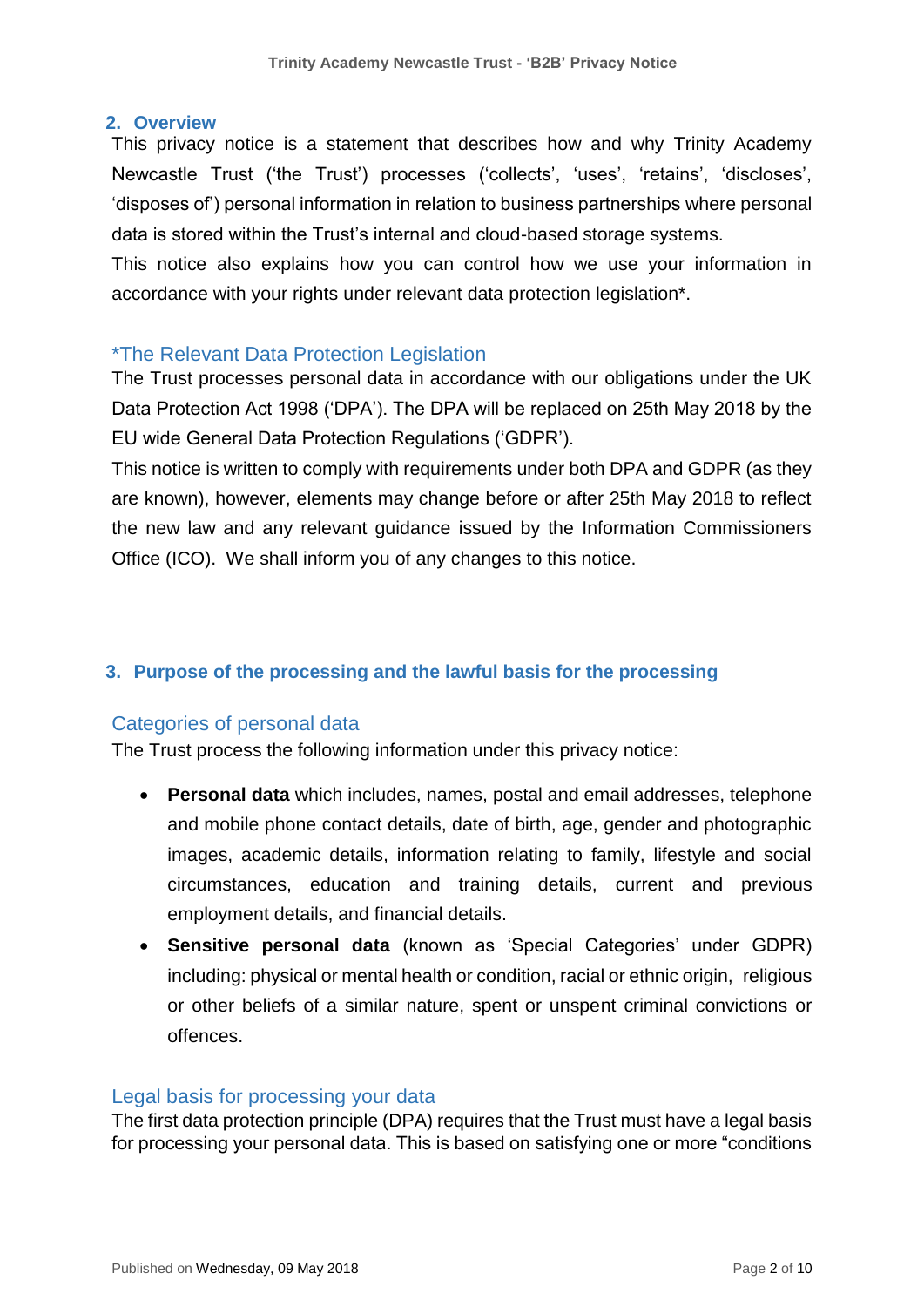for processing" for personal data and at least two conditions for "sensitive personal data".

Under GDPR, these "legal basis" for processing conditions must be communicated to you, alongside the type of processing they relate to, as part of this privacy notice. As GDPR is a new law, the conditions identified below may be subject to change as more guidance is given or precedents are set. You will be notified of any changes to this notice, with a chance to reaffirm or withdraw your consent.

Description of the reasons…

- **why** data is required under this notice,
- **which** Trust department(s) will use it, and
- **what** the consequences of our *not* having it will be (e.g. 'we cannot correspond with you', 'cannot deliver against a contract' etc..)

Our business partnerships support the management and development of skills, innovation, enterprise, research, entrepreneurship and economic growth, as well as improving further education and employment opportunities available to our learners. We process data so we can monitor our communications with external organisations to ensure a useful and accurate response is delivered in a timely manner. The data protection office has oversight of all data alongside relevant key members of staff across the Trust. Without this data, we cannot to manage our relationship, ensure the safeguarding of learners, correspond with you regarding the core operations of the Trust, or inform you of any opportunities that may be of interest to you.

|    | <b>Activity</b>                                                                                                                         | <b>Legal Basis Under Article</b><br>6 or 9 GDPR (See Appendix)<br>unless otherwise stated |
|----|-----------------------------------------------------------------------------------------------------------------------------------------|-------------------------------------------------------------------------------------------|
| 1. | Recording and administration of business<br>relationships.                                                                              | $1(a)$ , $1(b)$ and/or $1(f)$                                                             |
| 2. | Recording of communication and/or<br>management of enquiries                                                                            | 1(a), $1(b)$ and/or $1(f)$                                                                |
| 3. | Administration of business activities e.g.<br>registration and invitation to events, invitation<br>to give guest lectures and/or tours. | 1(a), $1(b)$ and/or $1(f)$                                                                |
| 4. | Pursuit of business and social activities e.g.<br>inviting business partners to Trust events and<br>sending newsletters.                | 1(a), $1(b)$ and/or $1(f)$                                                                |
| 5. | Recording the provision of the Trust's services<br>such as use of the Trust's premises, facilities,<br>equipment and resources.         | $(1)(a)$ , $1(b)$ , $1(c)$ , $1(d)$<br>and/or $(1)(f)$                                    |
| 6. | Processing and recovery of accounts and<br>payments.                                                                                    | 1(a), $1(b)$ and/or $1(f)$                                                                |
| 7. | Research and statistical analysis.                                                                                                      | $1(b)$ or $1(f)$                                                                          |
| 9. | Production of statistical returns required for third<br>parties and government bodies for completion of                                 | $1(a)$ , $1(b)$ , $1(c)$ , $1(d)$ , $1(e)$<br>and/or $(1)(f)$                             |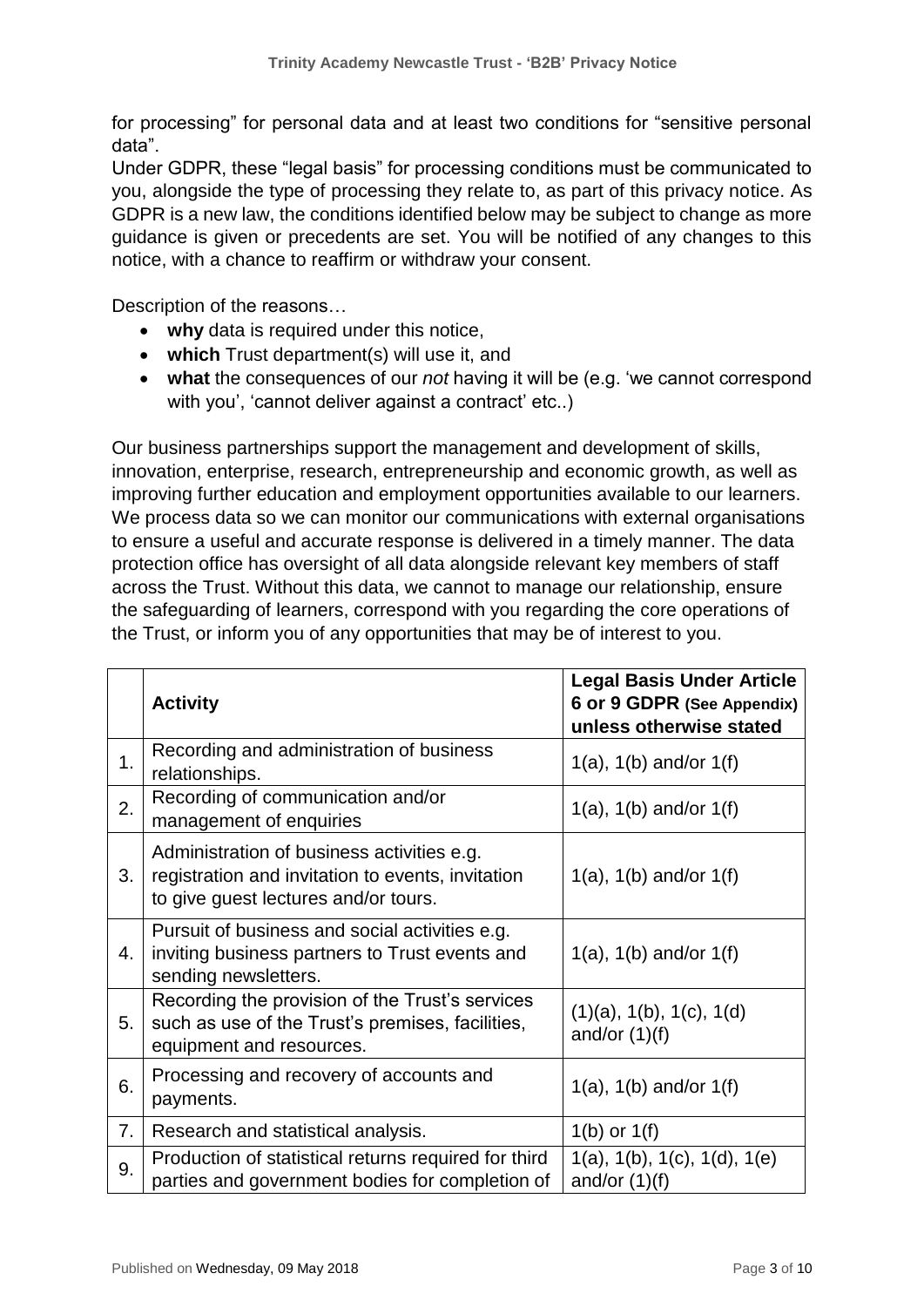| contractual obligations and supported services.  |  |
|--------------------------------------------------|--|
| E.g., school workforce census sent to the DfE,   |  |
| requesting additional funding to the local       |  |
| educational authority, using your information as |  |
| evidence to achieve certain quality-marked       |  |
| school awards, personal data given to our ICT    |  |
| services to enable access to our ICT services    |  |
| and/or equipment, etc.                           |  |
| (see section 6 for full list)                    |  |
|                                                  |  |

## <span id="page-3-0"></span>**4. How personal data is stored by the Trinity Academy Newcastle Trust**

Personal data is stored in the Trust's contact recording systems including databases, spreadsheets and shared drives located on-site (the Trust's servers) and on the cloud (Microsoft Office 365). Access to these locations is restricted to Trust employees only. All Trust employees, contractors and volunteers who are granted access to personal data receive mandatory Data Protection training and have a contractual responsibility to maintain confidentiality.

## <span id="page-3-1"></span>**5. Automated individual decision making, including profiling**

**'Automated decisions'** occur where systems make decisions about you 'automatically' without human intervention. We **do not** currently use any automated decision making systems. We will contact to inform of any changes and seek your consent to do so.

**'Profiling'** is where information about you is used to make decisions about you, tailor goods or services based on your interests, or records of your past interactions with us.

E.g. Using information outlined above to contact you regarding our services, operational needs, business-related, marketing, fundraising or social activities.

You have the right to change your mind for any of the above at any time even after providing your consent, by contacting the data protection officer on [data.central@trinity.newcastle.sch.uk.](mailto:data.central@trinity.newcastle.sch.uk)

The legal basis for profiling is:

2 (a) is necessary for entering into, or performance of, a contract between the data subject and a data controller;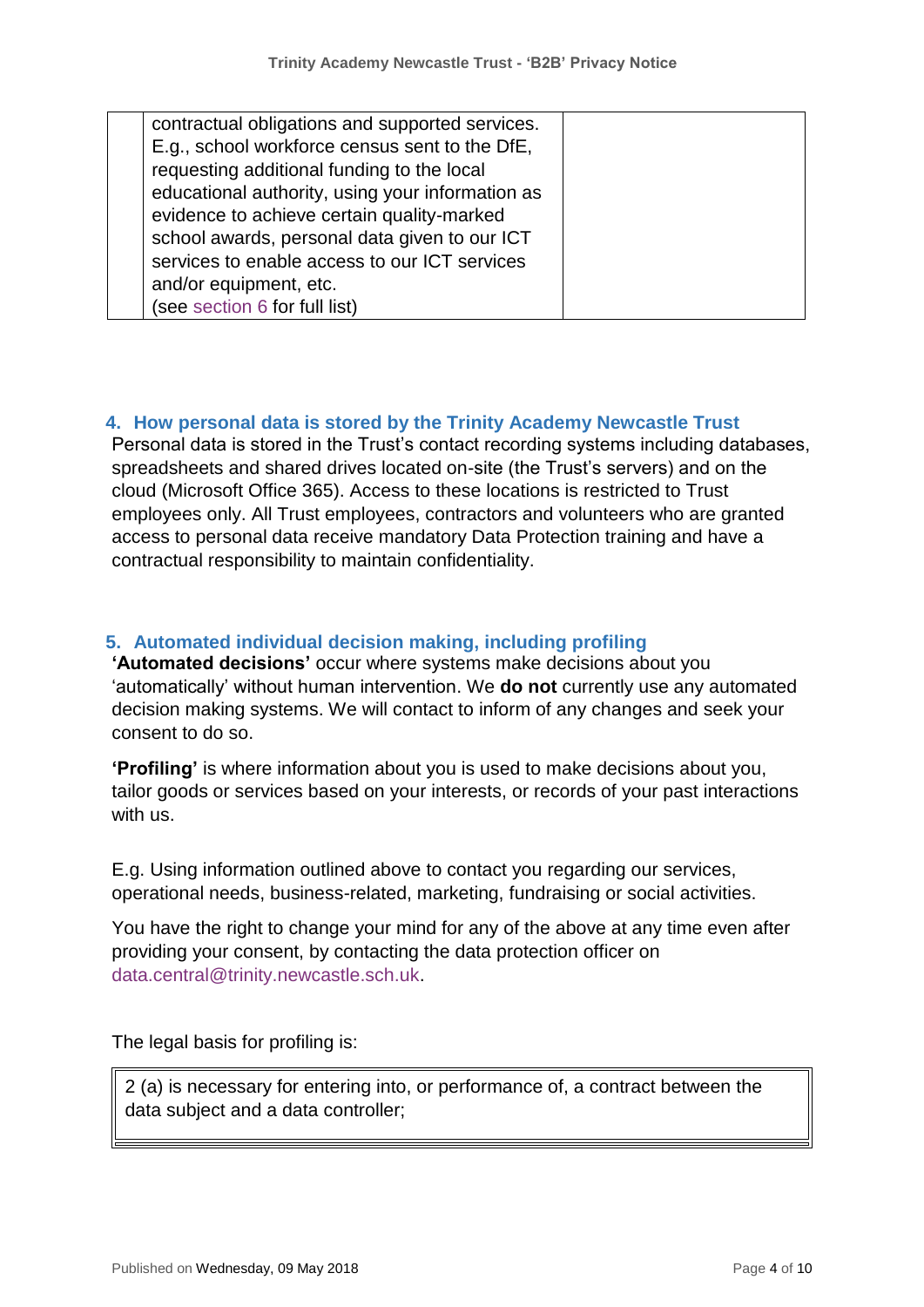2 (b) is authorised by Union or Member State law to which the controller is subject and which also lays down suitable measures to safeguard the data subject's rights and freedoms and legitimate interests; or

2 (c) is based on the data subject's explicit consent.

## <span id="page-4-0"></span>**6. Personal Data may be shared**

Personal data collected under this privacy notice may be shared, as appropriate, with…

- The Local Educational Authorities ('the LEA'), the Education Skills Funding Agency ('the ESFA') and the Department for Education ('the DfE') for the purposes of Statistical Reporting, legal obligations as an education provider, request for additional funding, and/or fulfil the Trust's contractual obligations (funding agreement, etc.).
- The Disclosure and Barring Service for the purposes of safeguarding the Trust's students.
- Awarding Bodies (e.g. City & Guilds, British Safety Council, PASMA, etc.) and Training Certification / CPD Providers (e.g. Team Teach), for the purposes of registration, assessment and certification of any courses undertaken at the Trust.
- Youth Support Services (e.g. Connexions) for the purposes of careers guidance and facilitation of placements.
- The Newcastle City Council ICT Services for administration of a user account, should that be considered necessary for your relationship with the Trust.
- Our website, local and online media and newsletters (i.e. 'the public domain'), for the purposes of parental engagement and publicity.
- Locally stored and cloud based software applications for the purposes of managing bought-in services (e.g. Utilities, facilities and premises maintenance, etc.)

On occasion, the Trust may also be obliged to provide information to the police, local authorities or relevant government departments if it is deemed necessary under the appropriate exemption for the prevention or detection of crime and/or safeguarding concerns.

## <span id="page-4-1"></span>**7. Transfers to third party countries**

Some services utilised by the Trust are hosted by, or shared with, other organisations based either within the European Union or, in limited situations, outside of the European Union (referred to as "third party countries"), in countries that have comparable levels of protection. Where data is shared with organisations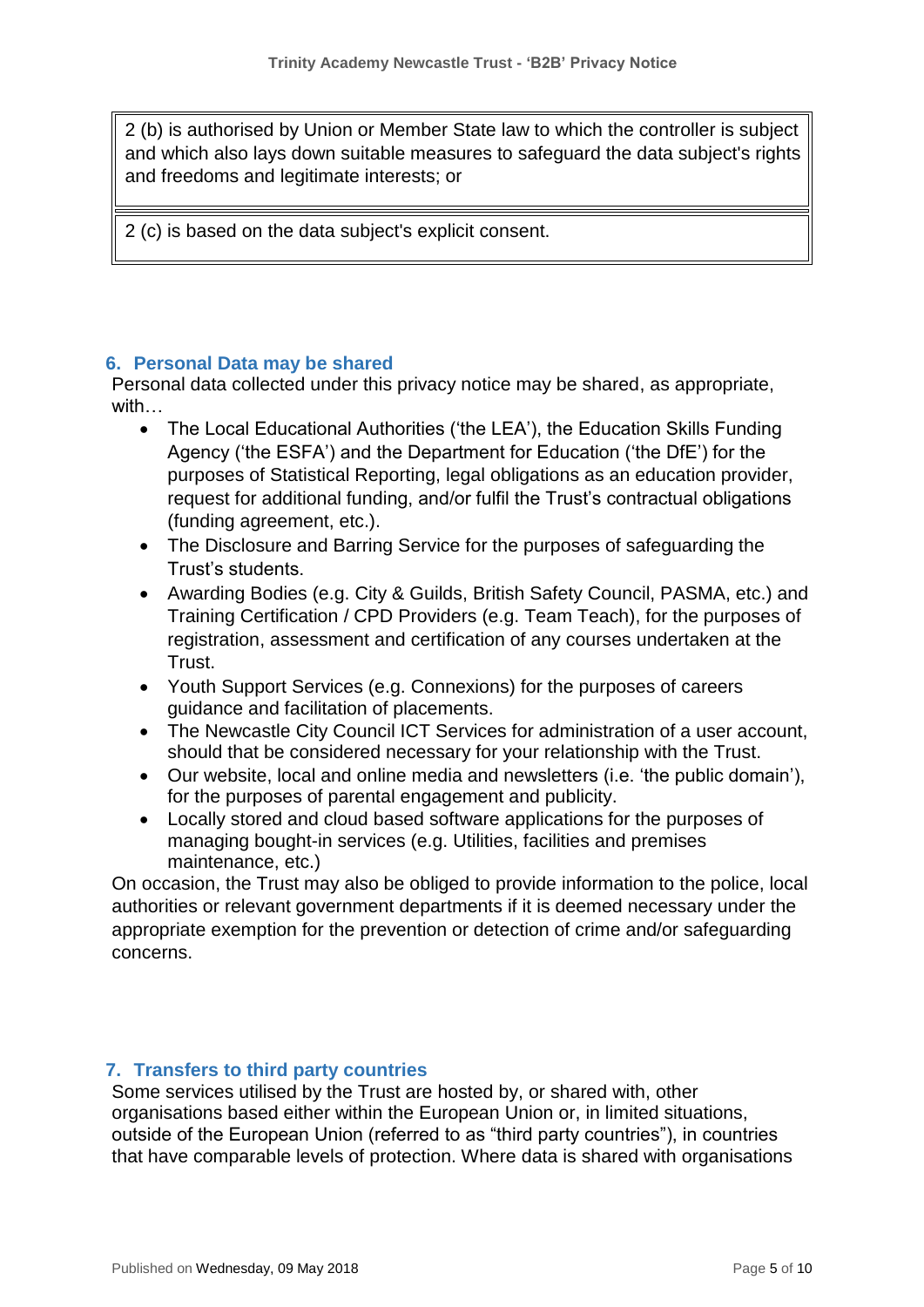outside of the European Union, we ensure that there are appropriate safeguards in place.

#### The following systems may require sharing of data outside of the UK.

| <b>Provider</b> | <b>Services</b>                                                                                  | Location<br><b>Hosted</b> |
|-----------------|--------------------------------------------------------------------------------------------------|---------------------------|
| 365             | Microsoft Office   Cloud storage solutions and Emails sent<br>to/from the Trust's email accounts | Within the EU             |

#### <span id="page-5-0"></span>**8. How long personal data is held by the Trust.**

In compliance with the Trust's retention schedule will maintain a record which may include personal data for…

| <b>Record Series</b>                    | <b>Description</b>                                                         | <b>Maximum Period</b> |
|-----------------------------------------|----------------------------------------------------------------------------|-----------------------|
| <b>Enquiry Data</b>                     | Expressions of interest in<br>courses and event attendance<br>information. | 12 months             |
| <b>Business &amp; Financial</b><br>data | Quotes, proposals, agreements,<br>contracts, etc.                          | years                 |

## <span id="page-5-1"></span>**9. Where does the Trust get your personal data from?**

We obtain personal data about you from the following sources:

 Direct from you via business cards, flyers, emails, telephone or web enquiries, submission of an online form, event attendance, enquiry, working with the Trust, contractual relationship, etc.

or

• From third party sources, where we will always try to ensure that the third party has lawful authority to provide us with the data, for example referral from an external organisation, one of your colleagues or contacts.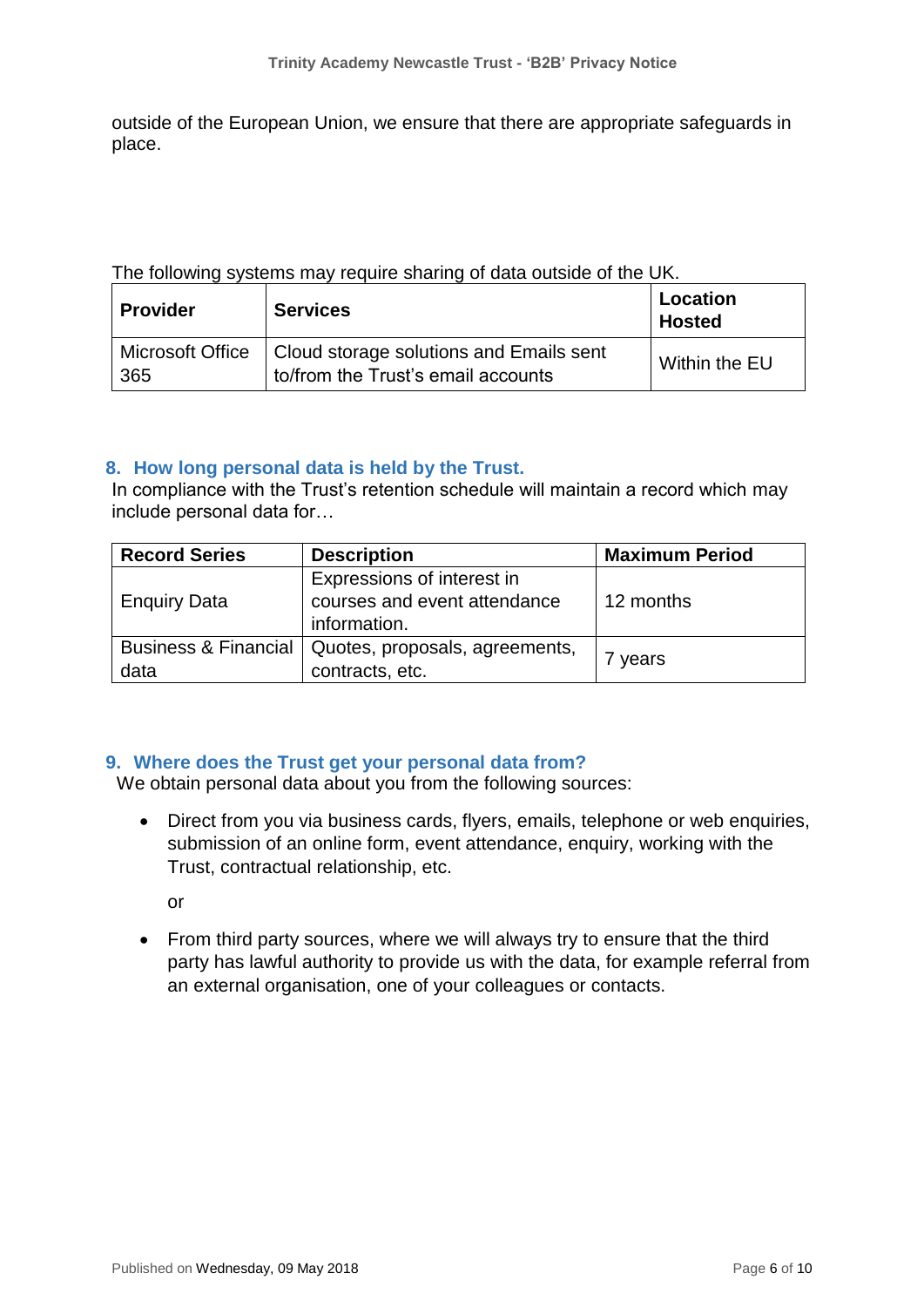## <span id="page-6-0"></span>**10.Your Rights (including under GDPR)**

#### <span id="page-6-1"></span>Access to information

You have a right to request copies of the data held about you by the Trust. To do so please contact [the](mailto:TBC@northumbria.ac.uk) data protection office for a Subject Access Request.

## <span id="page-6-2"></span>Data Portability

From 25th May 2018 onwards you will have the right to request any personal data you submitted electronically to us. To do so please contact [the](mailto:TBC@northumbria.ac.uk) data protection office.

## <span id="page-6-3"></span>Rectifying Data

If at any point you believe the information we process about you is inaccurate or incomplete you can request to see this information and even have it corrected or deleted. To do so please contact [the](mailto:TBC@northumbria.ac.uk) data protection office.

#### <span id="page-6-4"></span>How we will contact you and your right to object to direct marketing

All communication with you, including in relation to updates to this privacy notice, will be made via the preferred method of communication that you have registered with us and you will be able to select the type of correspondence you receive.

If, at any stage, you are concerned about the content (e.g. unwanted marketing), frequency (too many) or method (change preference) of these communications, you can unsubscribe or update your preferences using the link which will be provided at the bottom of the relevant correspondence.

Please note that the option to unsubscribe may not be included in direct personal correspondence with individual members of staff, but you may request to them that you be removed from our systems.

#### <span id="page-6-5"></span>Erasing Data

Should you object to the processing of your data for any or all the purposes listed in this privacy notice, or should you wish to have your data erased from our system, please contact [the](mailto:TBC@northumbria.ac.uk) data protection office.

#### <span id="page-6-6"></span>**11.Data Protection Office**

The Officer responsible for Data Protection at the Trust is Berjees Tata.

If you have any questions which you feel have not been covered by this Privacy Notice, or if you have concerns or a complaint in relation to the Trust processing your personal data, please do not hesitate to email us at [data.central@trinity.newcastle.sch.uk](mailto:data.central@trinity.newcastle.sch.uk)

If your request is urgent, please call  $+44$  (0)191 298 6950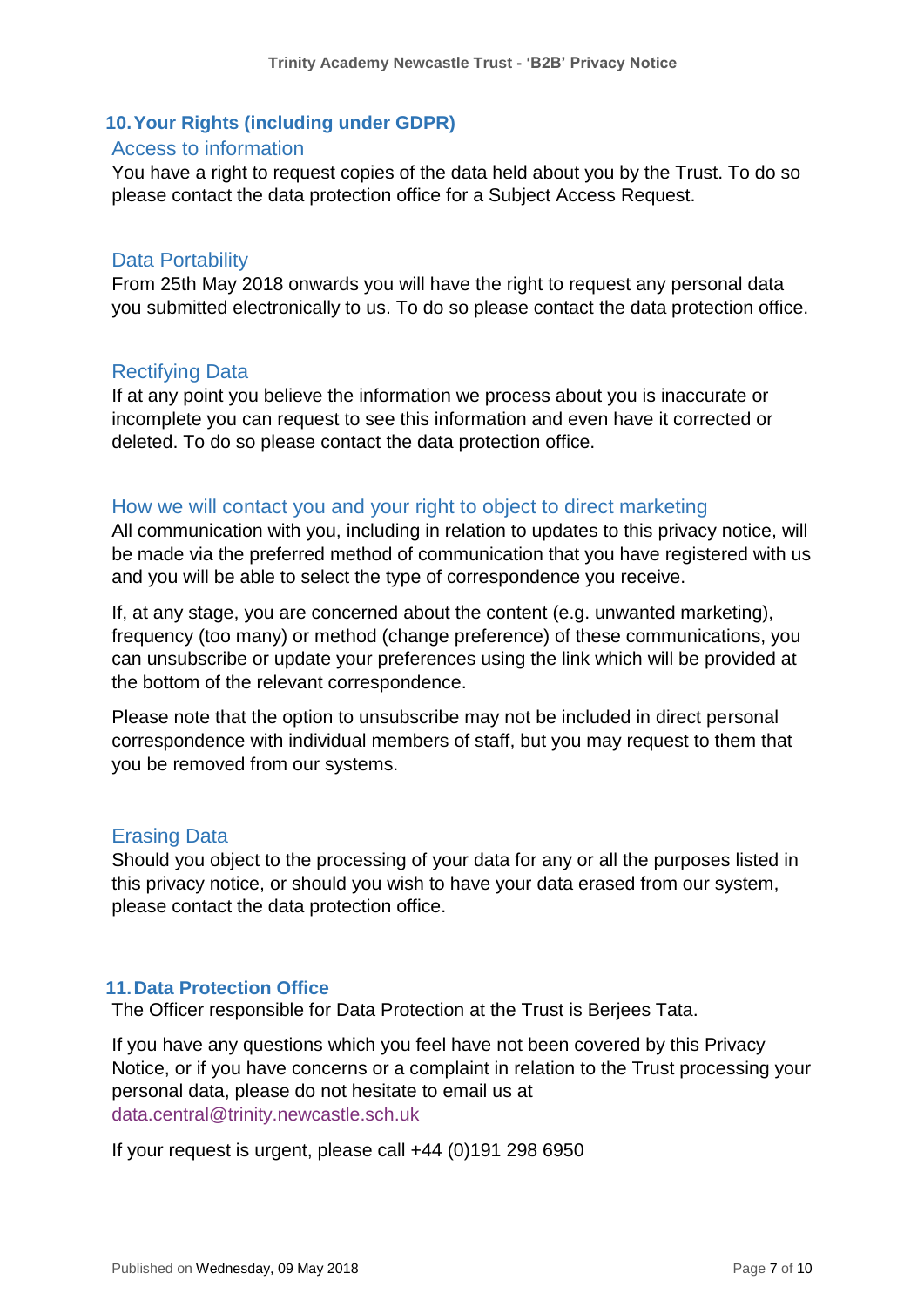## <span id="page-7-0"></span>**12.Lodging a Complaint with the Information Commissioners Office**

Should you be dissatisfied with the Trust's processing of your personal data, you have the right to complain to the Information Commissioner's Office. For more information see [Information Commissioner's Office \('ICO'\) web site.](http://www.ico.org.uk/)

#### <span id="page-7-1"></span>Restricting Processing

From 25th May 2018 onwards, if you wish to raise a complaint on how we have handled your personal data, you can also request that we 'restrict processing' meaning that the data will be preserved from further processing 'as evidence' to support your complaint to the ICO. Contact our Data Protection Officer (*see above*) to request restriction of processing.

#### <span id="page-7-2"></span>**13.Changes to this privacy notice**

We keep this privacy notice under regular review. This privacy notice was last updated on 02 May 2018. The next review is due by 01 April 2019.

## <span id="page-7-3"></span>**14.Appendix - Legal Conditions for Processing Data Under GDPR**

#### <span id="page-7-4"></span>Personal Data

| Article 6, EU GDPR<br>"Lawfulness of processing"                                                                                                                                                                                                                     | <b>Meaning</b>                                                                                                                                                      |  |
|----------------------------------------------------------------------------------------------------------------------------------------------------------------------------------------------------------------------------------------------------------------------|---------------------------------------------------------------------------------------------------------------------------------------------------------------------|--|
| 1. Processing shall be lawful only if and to the extent that at least one of the following applies:                                                                                                                                                                  |                                                                                                                                                                     |  |
| (a) the data subject has given consent to the<br>processing of his or her personal data for one or<br>more specific purposes;                                                                                                                                        | Any data which is optional and will only be processed<br>if you agree to it.                                                                                        |  |
| (b) processing is necessary for the performance of<br>a contract to which the data subject is party or in<br>order to take steps at the request of the data<br>subject prior to entering into a contract;                                                            | Data that we need to process in order to fulfil<br>contractual obligations to you.                                                                                  |  |
| (c) processing is necessary for compliance with a<br>legal obligation to which the controller is subject;                                                                                                                                                            | Where the Trust has a legal obligation to provide<br>information to a third party.                                                                                  |  |
| (d) processing is necessary in order to protect the<br>vital interests of the data subject or of another<br>natural person;                                                                                                                                          | The Trust may have to release without consent to<br>protect your interests or the interests of others<br>e.g. medical emergencies, criminal investigations,<br>etc. |  |
| (e) processing is necessary for the performance of<br>a task carried out in the public interest or in the<br>exercise of official authority vested in the controller;                                                                                                | As a Trust, our educational activities are "public<br>tasks" and we may be required to process information<br>about you to fulfil these tasks.                      |  |
| (f) processing is necessary for the purposes of the<br>legitimate interests pursued by the controller or by<br>a third party, except where such interests are<br>overridden by the interests or fundamental rights<br>and freedoms of the data subject which require | "Legitimate interest" is generally the interest of the<br>Trust (or third party) in providing services, or the<br>provision of education to a data subject.         |  |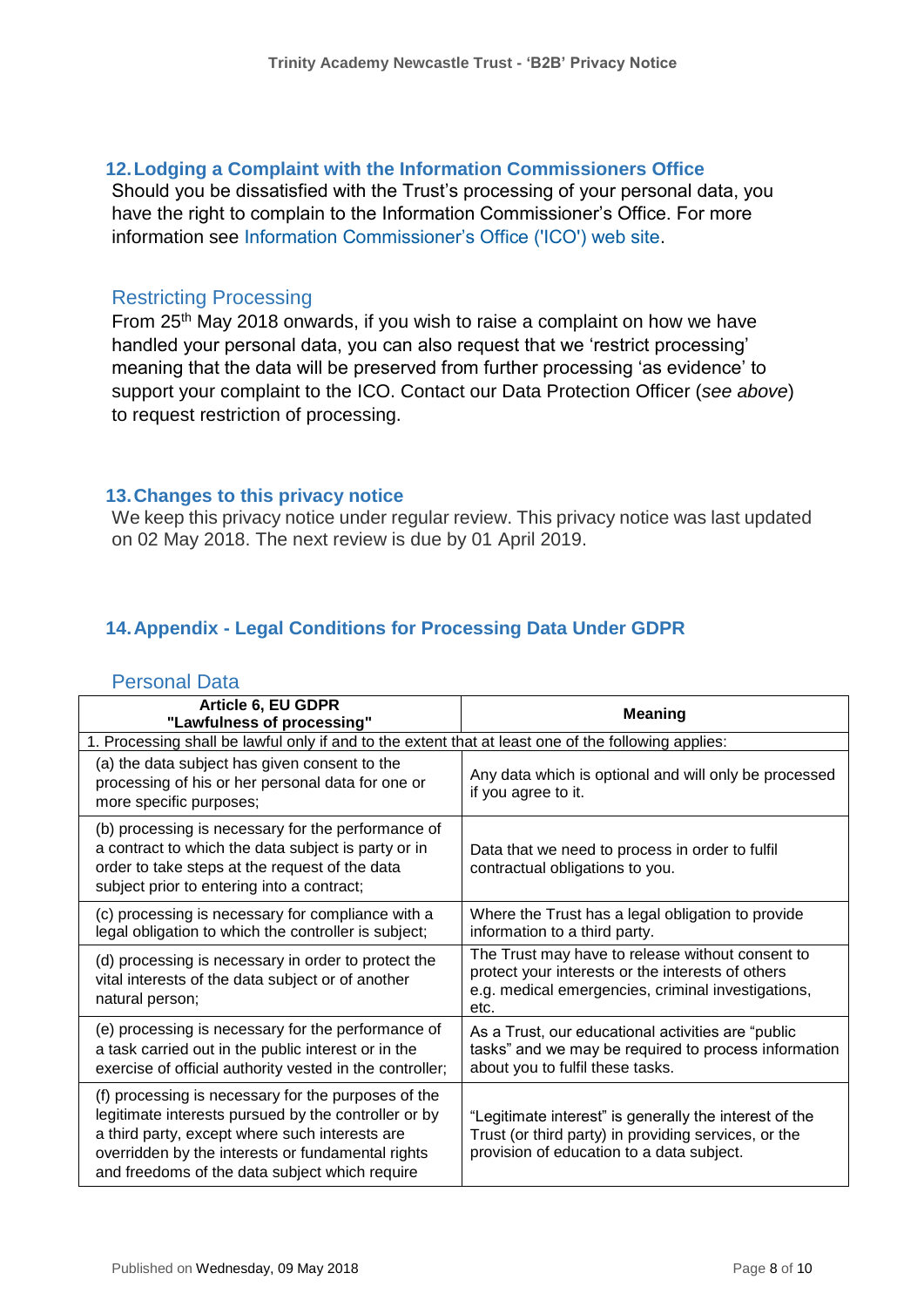protection of personal data, in particular where the data subject is a child.

# <span id="page-8-0"></span>Special Categories (known as "Sensitive Data/Sensitive Personal Data" in the DPA)

| Article 9, EU GDPR<br>"Processing of special categories of personal data"                                                                                                                                                                                                                                                                                                                                                                                                                                                                            | <b>Meaning</b>                                                                                                                                                                                                                                              |  |
|------------------------------------------------------------------------------------------------------------------------------------------------------------------------------------------------------------------------------------------------------------------------------------------------------------------------------------------------------------------------------------------------------------------------------------------------------------------------------------------------------------------------------------------------------|-------------------------------------------------------------------------------------------------------------------------------------------------------------------------------------------------------------------------------------------------------------|--|
| 1. Processing of personal data revealing racial or ethnic origin, political opinions, religious or philosophical<br>beliefs, or trade union membership, and the processing of genetic data, biometric data for the purpose of<br>uniquely identifying a natural person, data concerning health or data concerning a natural person's sex life or<br>sexual orientation shall be prohibited.                                                                                                                                                          |                                                                                                                                                                                                                                                             |  |
| 2. Paragraph 1 shall not apply if one of the following applies:                                                                                                                                                                                                                                                                                                                                                                                                                                                                                      |                                                                                                                                                                                                                                                             |  |
| (a) the data subject has given explicit consent to the<br>processing of those personal data for one or more specified<br>purposes, except where Union or Member State law<br>provide that the prohibition referred to in paragraph 1 may<br>not be lifted by the data subject;                                                                                                                                                                                                                                                                       | Any special category data which is 'optional'<br>will only be processed if you agree to it. e.g.<br>Unless required by Law or Contract, we<br>would ask permission to "process sensitive<br>data".                                                          |  |
| (b) processing is necessary for the purposes of carrying out<br>the obligations and exercising specific rights of the<br>controller or of the data subject in the field of employment<br>and social security and social protection law in so far as it is<br>authorised by Union or Member State law or a collective<br>agreement pursuant to Member State law providing for<br>appropriate safeguards for the fundamental rights and the<br>interests of the data subject;                                                                          | Where the Trust must process special<br>categories of personal data to fulfil a duty of<br>care to safeguard their students and staff, or<br>to perform their civic duty under the rule of<br>law.<br>E.g. processing information related to DBS<br>checks. |  |
| (c) processing is necessary to protect the vital interests of<br>the data subject or of another natural person where the<br>data subject is physically or legally incapable of giving<br>consent;                                                                                                                                                                                                                                                                                                                                                    | <b>Medical Emergencies</b>                                                                                                                                                                                                                                  |  |
| (d) processing is carried out in the course of its legitimate<br>activities with appropriate safeguards by a foundation,<br>association or any other not-for-profit body with a political,<br>philosophical, religious or trade union aim and on condition<br>that the processing relates solely to the members or to<br>former members of the body or to persons who have<br>regular contact with it in connection with its purposes and<br>that the personal data are not disclosed outside that body<br>without the consent of the data subjects; | Trust does not share information under this<br>sub-article                                                                                                                                                                                                  |  |
| (e) processing relates to personal data which are manifestly<br>made public by the data subject;                                                                                                                                                                                                                                                                                                                                                                                                                                                     | Data is already "publically available". e.g.<br>confirming information about an individual<br>that is in the news.                                                                                                                                          |  |
| (f) processing is necessary for the establishment, exercise<br>or defence of legal claims or whenever courts are acting in<br>their judicial capacity;                                                                                                                                                                                                                                                                                                                                                                                               | Processing "special categories" of data in<br>connection with legal claims (Trust or<br>Individuals).                                                                                                                                                       |  |
| (g) processing is necessary for reasons of substantial<br>public interest, on the basis of Union or Member State law                                                                                                                                                                                                                                                                                                                                                                                                                                 | Processing "special categories" of data<br>where necessary for reasons of substantial<br>public interest. e.g where an individual may                                                                                                                       |  |